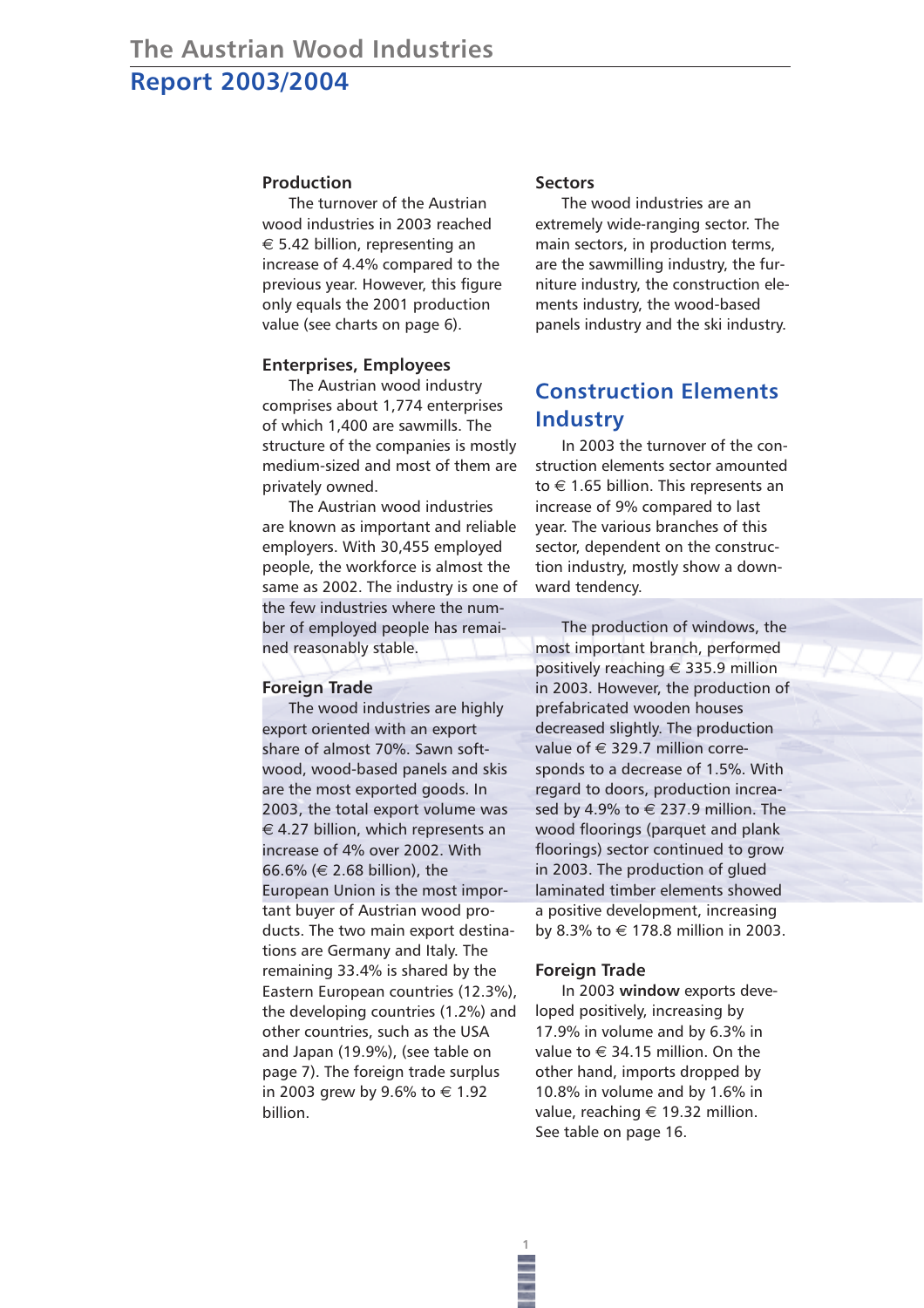As regards **doors**, 2003 was characterised by a marked decrease of imports and exports. Imports decreased by 3.2% in volume and by 2.7% in value. In total, doors amounting to  $\in$  27.19 million were imported. The decrease in exports amounted to 4% in volume and 15% in value. In total, exports reached over  $\in$  20 million ( $\in$  20.27 million). See table on page 16.

**Wood flooring** exports developed very positively in 2003. Parquet flooring exports increased both in value (+27.2%) to 141.98 million and in volume (+22.3%). Imports, however, increased by 2.6% in value to  $\in$  76.01 million and by 14% in volume. See table on page 17.

## **Laminated timber** exports increased markedly by 21.1% in volume and 21.5% in value to  $\epsilon$  151.9 million. Imports, on the other hand, increased only slightly in volume  $(+6.4%)$  and value (+14.9%). In 2003 laminated timber for a value of about  $\in$  16 million  $(\in$  16.01) was imported. See table on page 17.

## **Furniture Industry**

In 2003 the Austrian furniture production reached  $\in$  2.27 billion (+5.7% as compared to 2002). See table on page 19.

Sitting furniture, office and shop furniture, as well as other furniture showed a positive development. Unfortunately, the kitchen furniture market decreased by  $\epsilon$  272 million. On the other hand, sitting furniture developed very positively, increasing by 14.7% to 2002 to an amount of  $\in$  412 million. Office and shop furniture in creased by 1.4% to  $\in$  401 million.

The other furniture sectors could also report a positive trend with a 6.1% increase. Other furniture includes furniture that cannot be referred to one of the aforementioned branches: wooden beds, plastic furniture for bathroom and garden, wooden and metal furniture parts or other materials.

## **Wood-based Panel Industry**

In 2003 the Austrian particle-, MDF and fibreboard production was affected by the international economic situation. Although the market in volume was with great efforts stable, the value decreased. The particle and fibreboard production increased to  $\in$  699.8 million (2002:  $\epsilon$  666.4 million). The MDF production reached  $\in$  115.5 million, so the total value was  $\in$  815.3 million.

As a result of very high investments in Austria in the last years, the panel industries have the most modern plants from a technological and environmental point of view in the world. In 2003 the new plants were further upgraded, especially in the particleboard sector but even more in the MDF sector. That is one of the reasons for the increase in production.

The major part of the production came from the particleboard production of  $\in$  651.8 million as compared to  $\in$  608.4 million in 2002, an increase of 7.1%. The value of fibreboard produced reached approximately  $\in$  48 million. Production of MDF board amounted to € 115.5 million (2002: € 105.6 million), an astounding 10% increase in output!

The total amount of MDF board production is 550,000 m3 (2002: 480,000 m<sup>3</sup>).

**2**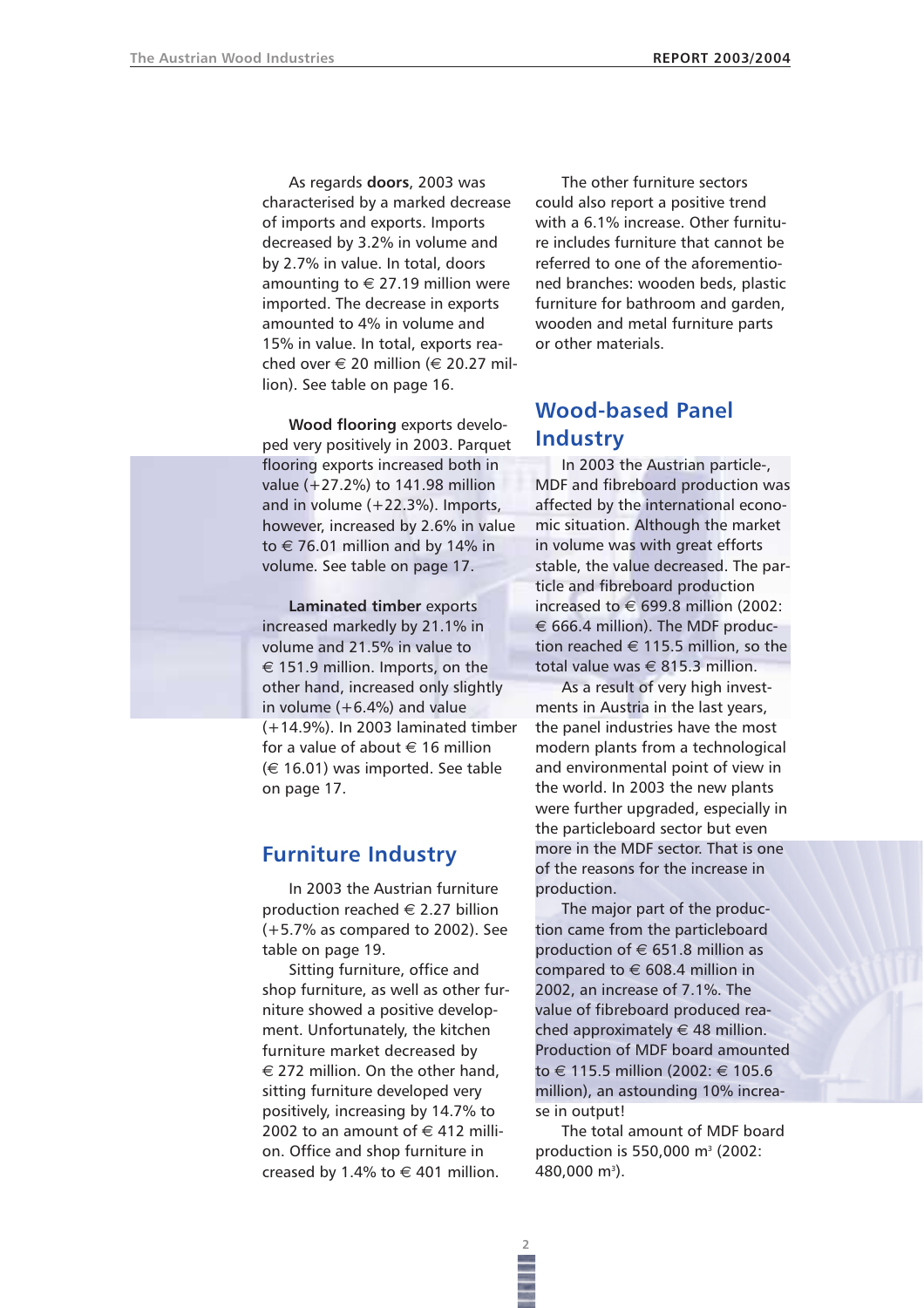### **Foreign Trade**

In 2003 the foreign trade surplus was further increased. While exports amounted to  $\in$  638.7 million in 2002, they rose to  $\in$  652.3 million in 2003. During the same period, imports rose from  $\in$  94.3 million to  $\in$  98.4 million. That means that the balance of trade showed a surplus of  $\epsilon$  553.9 million in 2003. See table on page 24.

## **Austrian Wood-based Panel Producers in Europe**

The Austrian particleboard, MDF and fibreboard companies, which are mainly family businesses, have followed an exceptional development: They operate in 40 locations in Europe.

### **Solid Wood Panels**

The production value of the three and multi layer solid wood panels was about  $\in$  34.8 million in 2003. The trade surplus in 2003 amounted to over € 150 million  $(\in$  151.5 million), a decrease, however, of 3.3% compared to 2002.

In 2003 solid wood panel exports decreased by 1.9% as compared to the year 2002 reaching  $\epsilon$  245.7 million. With a share of two thirds of the exports, the EU countries are the most important target market. Imports, on the one hand, increased by 0.3% to  $\in$  94 million. See table on page 26.

# **Sawmilling Industry**

In 2003 the turnover of the Austrian sawmilling industry amounted to  $\in$  1.9 billion. Compared to 2002, this is an increase of almost 3%. Production of sawn wood increased to 10.51 million  $m<sup>3</sup>$  (see table on page 27). The development in the first quarter of 2004 shows a positive trend.

**3**

The sawmilling industry comprises about 1,400 enterprises of which about 1,200 are small-sized, with a total number of workers of about 10,000.

### **Foreign Trade**

In 2003 sawn softwood exports reached the record volume of some  $6.57$  million m<sup>3</sup>. This is an increase of 5.4% as compared to 2002 (6.23 million  $m^3$ ). In terms of value, the export volume of the sawmilling industry amounted to about  $\in$  1.1 billion (in 2002:  $\in$  1 billion). See tables on page 28.

Approximately two thirds of all exports go to Italy, the main export market. In 2003, exports grew over  $6\%$  to 4.28 million m<sup>3</sup>, as compared to 2002 (4.03 million m<sup>3</sup>). In spite of the weakness of the US dollar, the US market showed a positive development, with an increase in exports of almost 10% to 353,457 m<sup>3</sup> of sawn softwood. Following an increase of 7% in 2002, the Japanese market slightly decreased by 3% in 2003. Japan is the second most important trading partner of the Austrian sawmilling industry.

Sawn hardwood exports increased remarkably. In all, 146,269 m<sup>3</sup> were exported in 2003. This is an increase of almost 15% as compared to 2002.

Imports increased distinctively in 2003. The total import of sawn softwood amounted to some 1.24 million m<sup>3</sup>. This is a 10% rise over previous year's figure (in 2002: 1.12 million  $m^3$ ). Imports amounted to  $\epsilon$  186 million. Almost half of the imports of sawn softwood came from the Eastern European neighbouring countries. Sawn hardwood imports rose by 2.2% to 208,881  $m<sup>3</sup>$  $(2002: 204, 316 \text{ m}^3).$